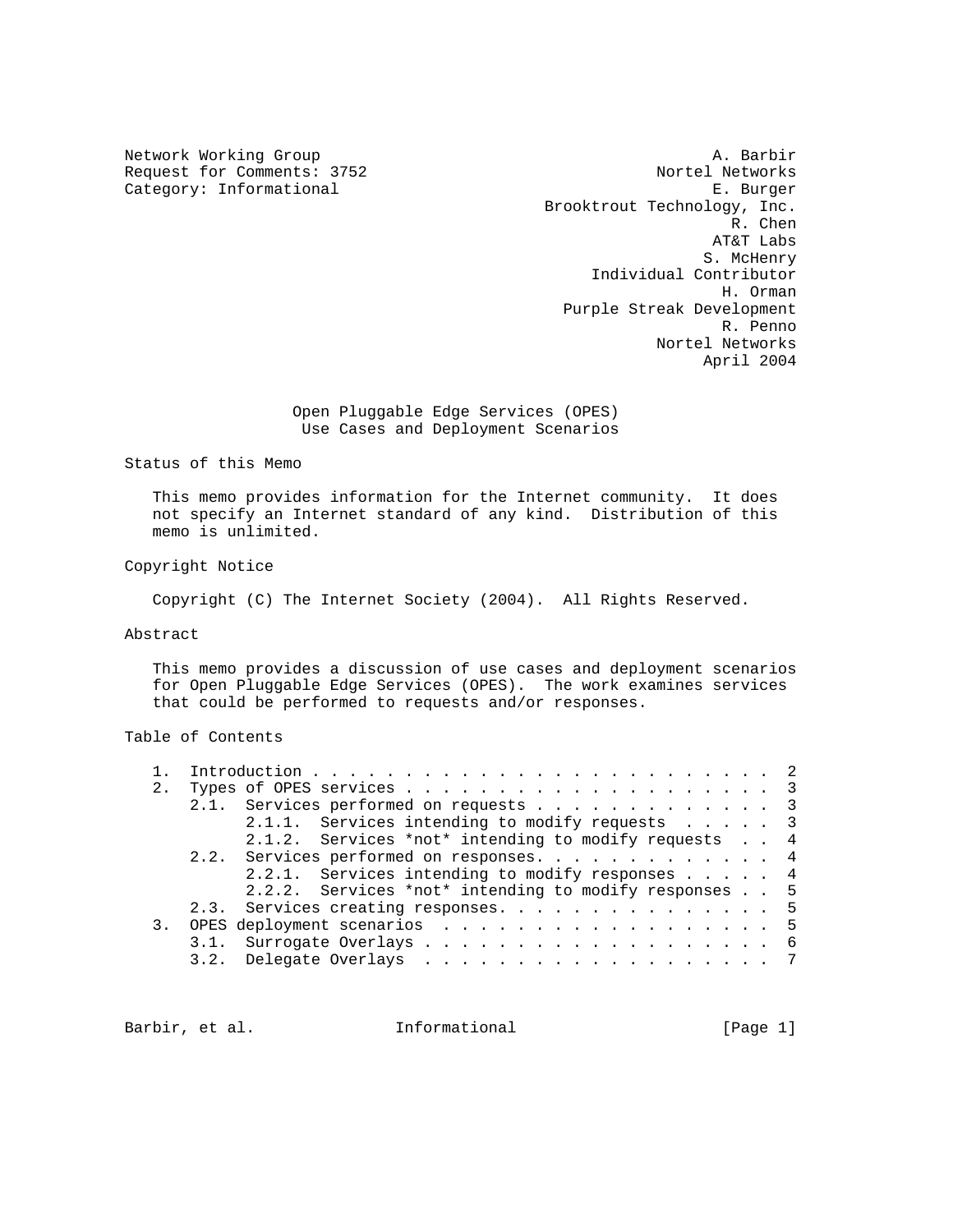|  |  |  |  |  |  |  |  |  | 3.3. Enterprise environment 8<br>3.5. Chaining of OPES data filters and callout servers 9<br>3.5.1. Chaining along the content path. 9<br>3.5.2. Chaining along the callout path. 9<br>4. Failure cases and service notification 10<br>9. Full Copyright Statement 14 |
|--|--|--|--|--|--|--|--|--|-----------------------------------------------------------------------------------------------------------------------------------------------------------------------------------------------------------------------------------------------------------------------|

## 1. Introduction

 The Open Pluggable Edge Services (OPES) [1] architecture enables cooperative application services (OPES services) between a data provider, a data consumer, and zero or more OPES processors. The application services under consideration analyze and possibly transform application-level messages exchanged between the data provider and the data consumer. The execution of such services is governed by a set of filtering rules installed on the OPES processor.

 The rules enforcement can trigger the execution of service applications local to the OPES processor. Alternatively, the OPES processor can distribute the responsibility of service execution by communicating and collaborating with one or more remote callout [6] servers.

 The document presents examples of services in which Open Pluggable Edge Services (OPES) would be useful. There are different types of OPES services: services that modify requests, services that modify responses, and a special case of the latter, services that create responses.

 The work also examines various deployment scenarios of OPES services. The two main deployment scenarios, as described by the OPES architecture [1], are surrogate overlays and delegate overlays. Surrogate overlays act on behalf of data provider applications, while delegate overlays act on behalf of data consumer applications. The document also describes combined surrogate and delegate overlays, as one might find within an enterprise deployment.

 The document is organized as follows: Section 2 discusses the various types of OPES services. Section 3 introduces OPES deployment scenarios. Section 4 discusses failure cases and service notification. Section 5 discusses security considerations.

Barbir, et al. 1nformational [Page 2]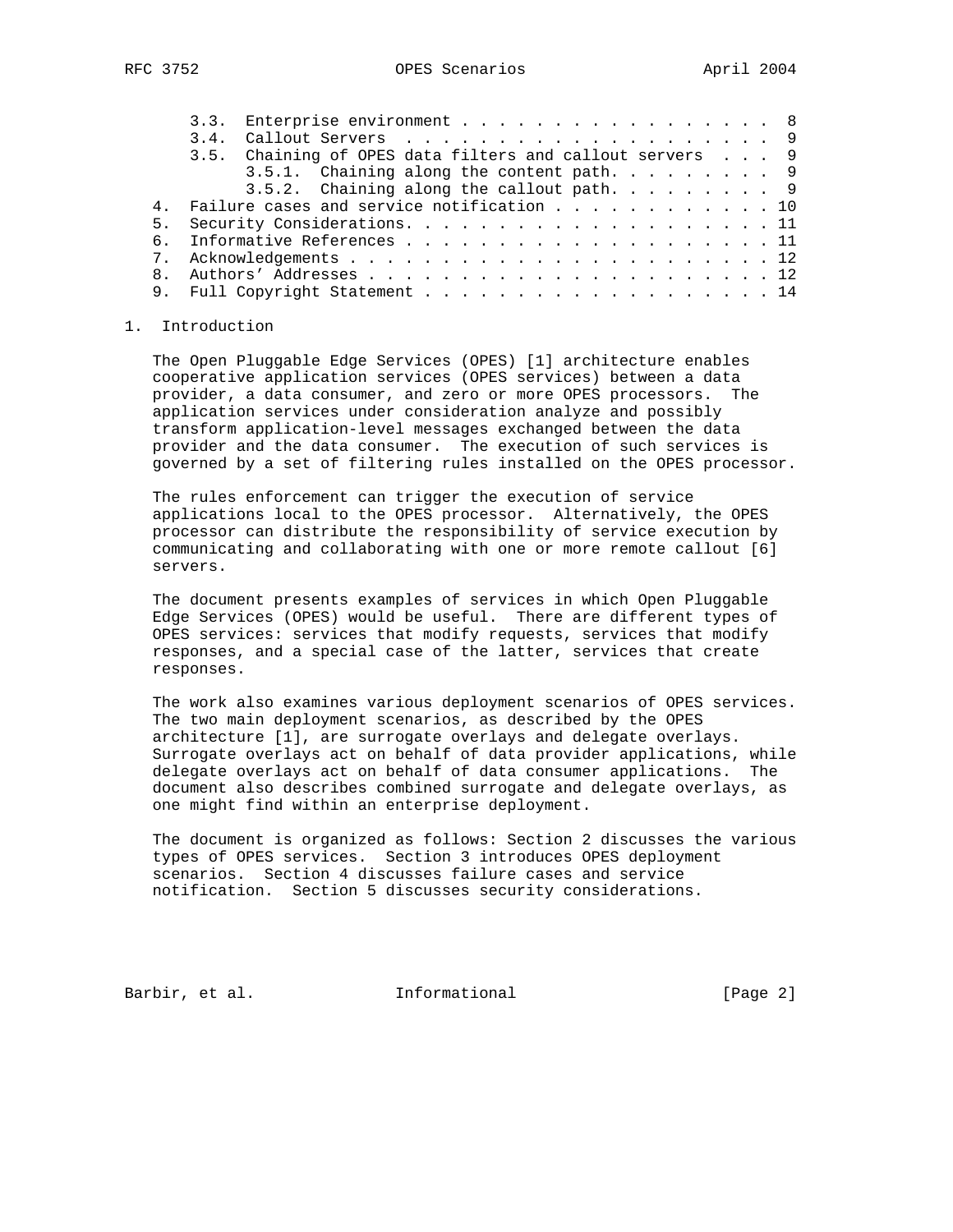The IAB has expressed architectural and policy concerns [2] about OPES. Other OPES documents that may be relevant are, "OPES Service Authorization and Enforcement Requirements" [5]. See references [3, 4] for recommended background reading.

2. Types of OPES services

 OPES scenarios involve services that can be performed on requests for data and/or responses. OPES services can be classified into three categories: services performed on requests, services performed on responses, and services creating responses. In Figure 1, the four service activation points for an OPES processor are depicted. The data dispatcher examines OPES rules, enforces policies, and invokes service applications (if applicable) at each service activation point.



Figure 1: Service Activation Points

2.1. Services performed on requests

 An OPES service performed on HTTP requests may occur when a request arrives at an OPES processor (point 1) or when it is about to leave the OPES processor (point 2).

 The services performed on requests can further be divided into two cases: those that intend to modify requests and those that do not.

2.1.1. Services intending to modify requests

 An OPES processor may modify a service request on behalf of the data consumer for various reasons, such as:

- o Owner of a Web access device might need control over what kind of Web content can be accessed with the device, parental control for example.
- o Organization may restrict or redirect access to certain web

| Barbir, et al.<br>Informational | [Page $3$ ] |  |  |
|---------------------------------|-------------|--|--|
|---------------------------------|-------------|--|--|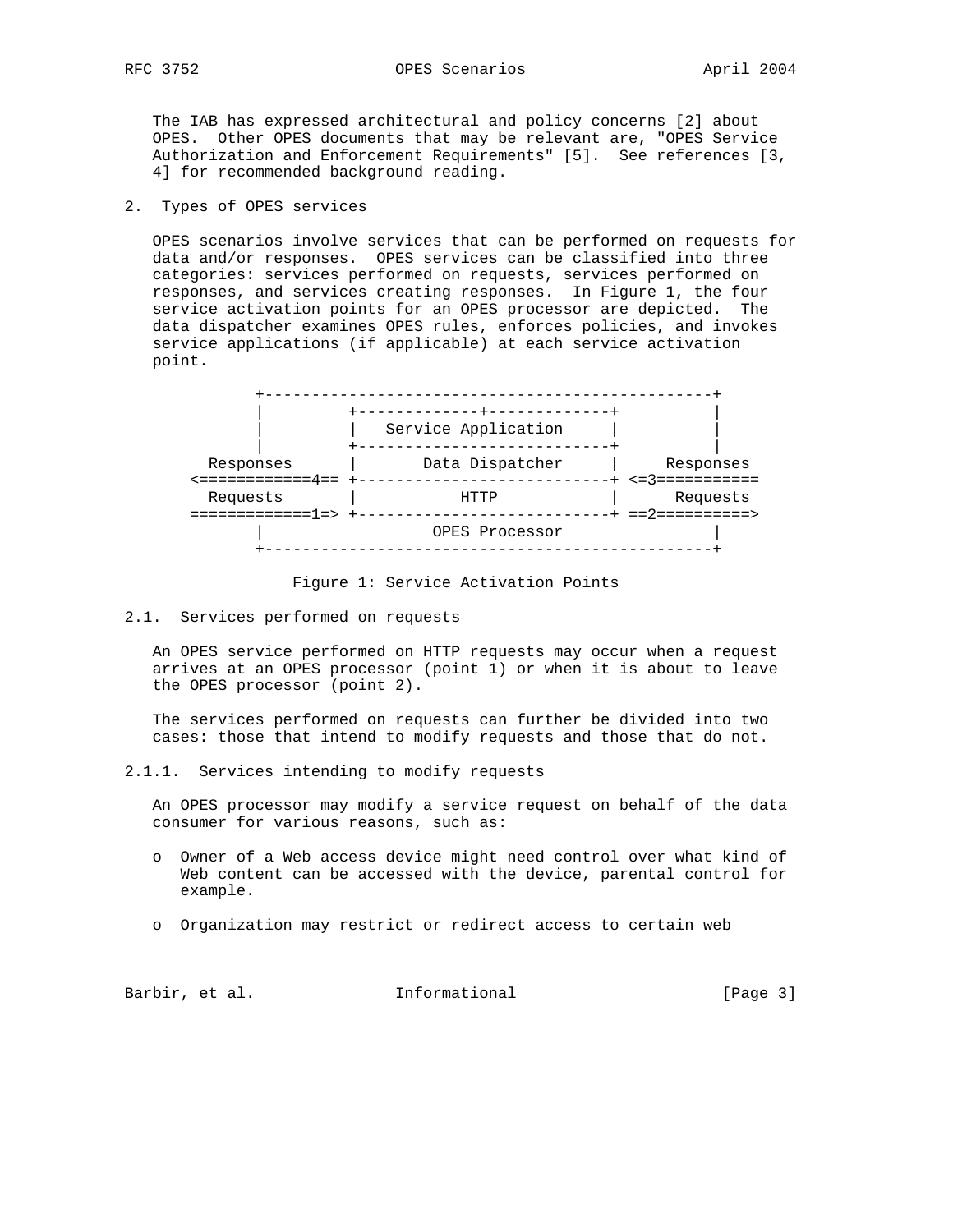services based on various criteria such as time of the day or the employee access privileges.

- o Hiding the data consumer's identity, user agent, or referrer.
- o Adding user preferences or device profile to the service request to get personalized or adapted services.
- o Blocking or redirecting a service request due to a corporate policy.

 An OPES processor may also modify a service request on behalf of the data provider in several ways, such as:

- o Redirecting the request to a different server to reduce the server work load.
- o Redirecting image requests to improve access time.
- 2.1.2. Services \*not\* intending to modify requests

 An OPES processor may invoke useful service applications that do not modify the user requests. Examples include:

- o Administrative functions for the data provider, such as service monitoring or usage tracking for billing purposes.
- o Useful services for the data consumer, such as user profiling (with the user's consent) for service adaptation later on.
- 2.2. Services performed on responses

 An OPES service performed on HTTP responses may occur when a response arrives at an OPES processor (point 3) or when it is about to leave the OPES processor (point 4). In the case of a caching proxy, the former service may be an encoding operation before the content is stored in the cache, while the latter may be a decoding operation before the content is returned to the data consumer.

 The services performed on responses can further be divided into two cases: those that intend to modify responses and those that do not.

2.2.1. Services intending to modify responses

 There are several reasons why responses from the data providers might be modified before delivery to the data consumer:

o Content adaptation: the data provider may not have all the device

Barbir, et al. 1nformational 1999 (Page 4)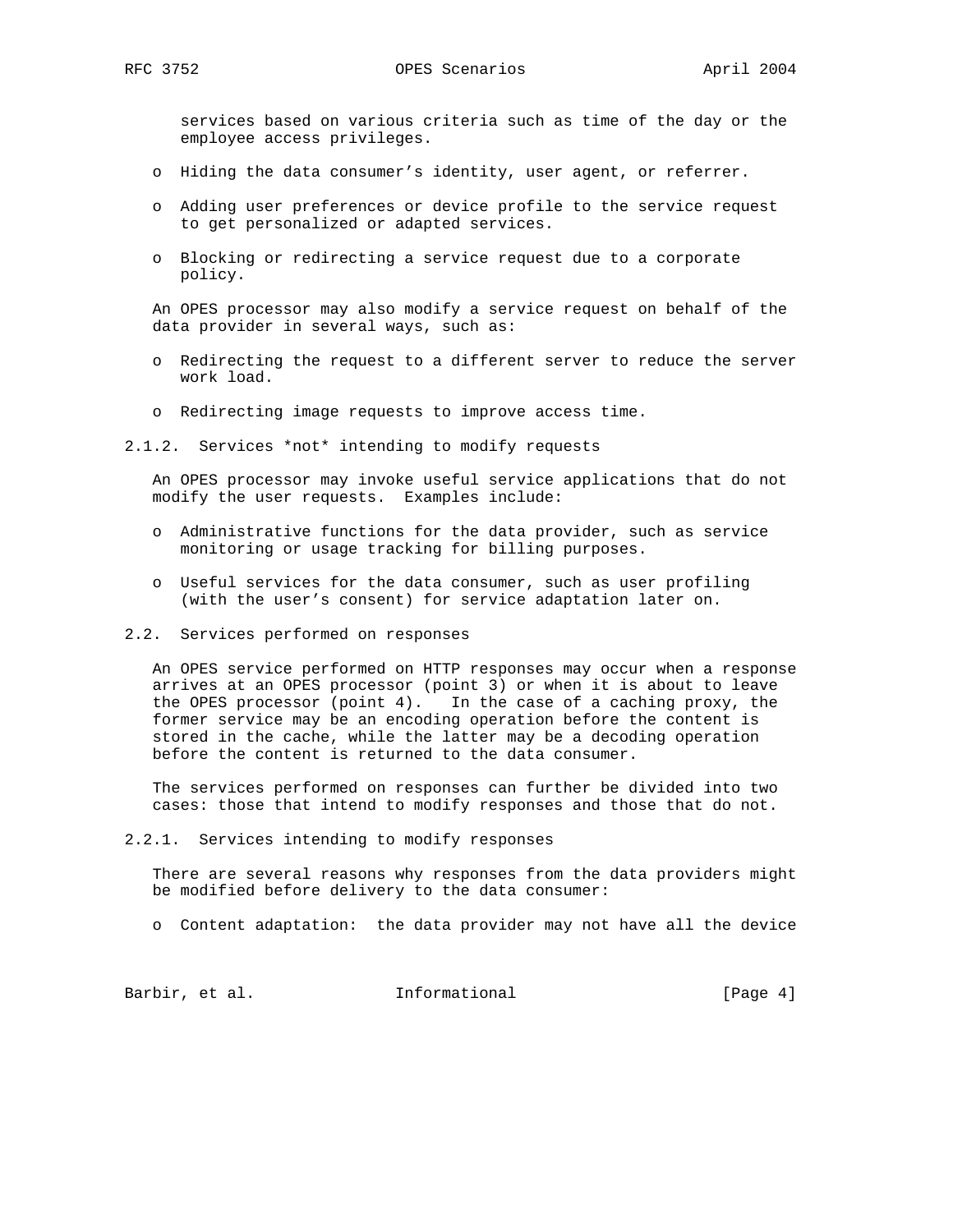profiles and templates necessary to transcode the original content into a format appropriate for mobile devices of limited screen size and display capabilities.

- o Language translation: the data provider may not have all the translation capabilities needed to deliver the same content in multiple languages to various areas around the world. An OPES processor may perform the language translation or it may invoke different callout servers to perform different language translation tasks.
- 2.2.2. Services \*not\* intending to modify responses

 An OPES service may be performed on the responses without modifying them. Examples include:

- o Logging/Monitoring: Each response may be examined and recorded for monitoring or debugging purposes.
- o Accounting: An OPES processor may record the usage data (time and space) of each service request for billing purposes.
- 2.3. Services creating responses

 Services creating responses may include OPES services that dynamically assemble web pages based on the context of the data consumer application.

 Consider a content provider offering web pages that include a local weather forecast based on the requestor's preferences. The OPES service could analyze received requests, identify associated user preferences, select appropriate templates, insert the corresponding local weather forecasts, and would then deliver the content to the requestor. Note that the OPES processor may perform the tasks with or without direct access to the weather data. For example, the service could use locally cached weather data or it could simply embed a URL pointing to another server that holds the latest local weather forecast information.

3. OPES deployment scenarios

 OPES entities can be deployed over an overlay network that supports the provisioning of data services in a distributed manner. Overlay networks are an abstraction that creates a virtual network of connected devices layered on an existing underlying IP networks in order to perform application level services.

The use of overlay networks creates virtual networks that via OPES

Barbir, et al. 1nformational [Page 5]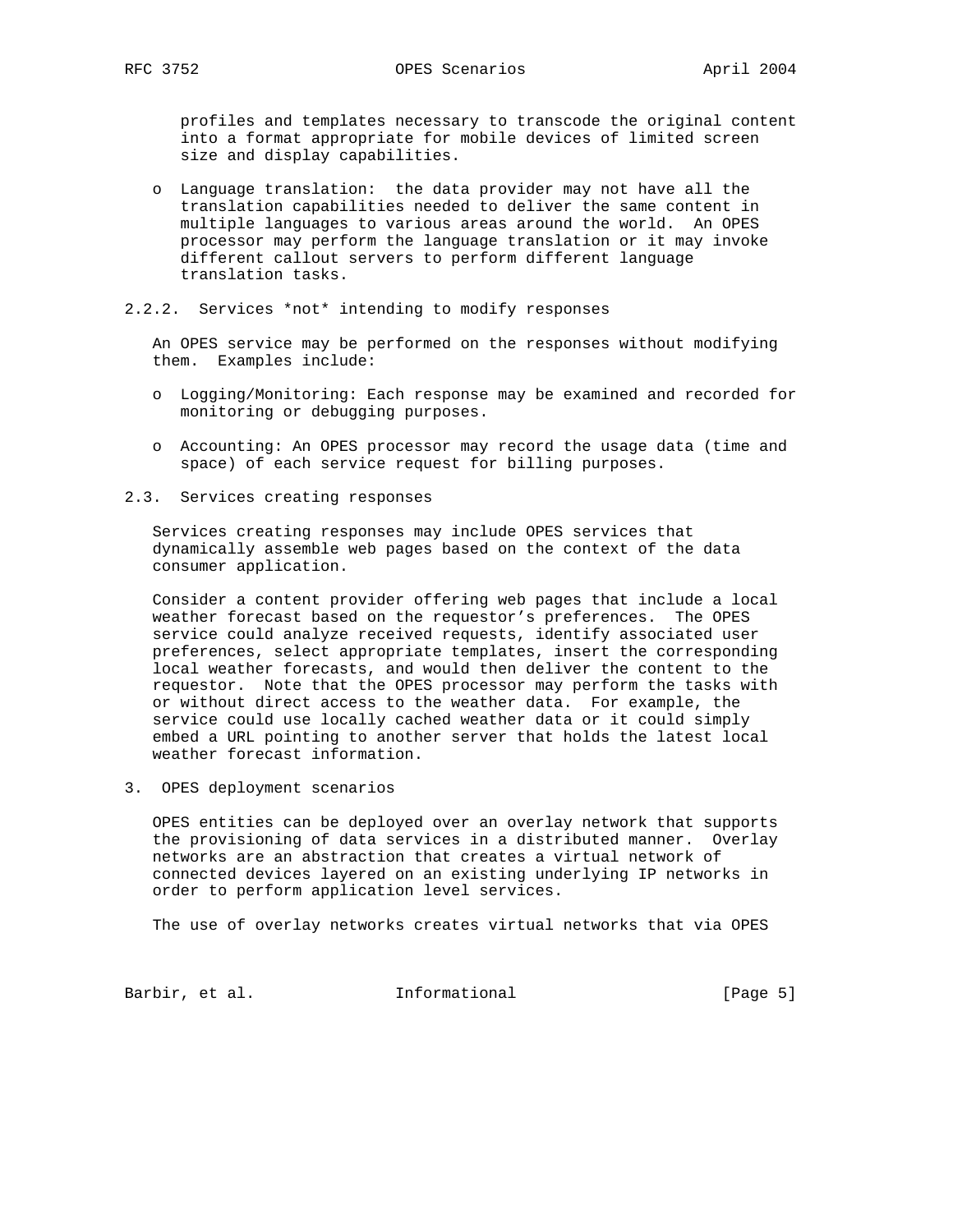entities enables the necessary network infrastructure to provide better services for data consumer and provider applications. At the application level, the resulting overlay networks are termed OPES Services Networks.

 There are two parties that are interested in the services that are offered by OPES entities, the delegate and the surrogate. Delegates are authorized agents that act on behalf of data consumers. Surrogates are authorized agents that act on behalf of data providers.

 All parties that are involved in enforcing policies must communicate the policies to the parties that are involved. These parties are trusted to adhere to the communicated policies.

 In order to delegate fine-grained trust, the parties must convey policy information by implicit contract, by a setup protocol, by a dynamic negotiation protocol, or in-line with application data headers.

#### 3.1. Surrogate Overlays

 A surrogate overlay is a specific type of OPES service network, which is delegated the authority to provide data services on behalf of one or more origin servers. Such services include, but are not limited to, dynamic assembling of web pages, watermarking, and content adaptation.

 The elements of surrogate overlays act on behalf of origin severs and logically belong to the authoritative domain of the respective origin servers. The scenario is depicted in Figure 2.

Barbir, et al. 1nformational [Page 6]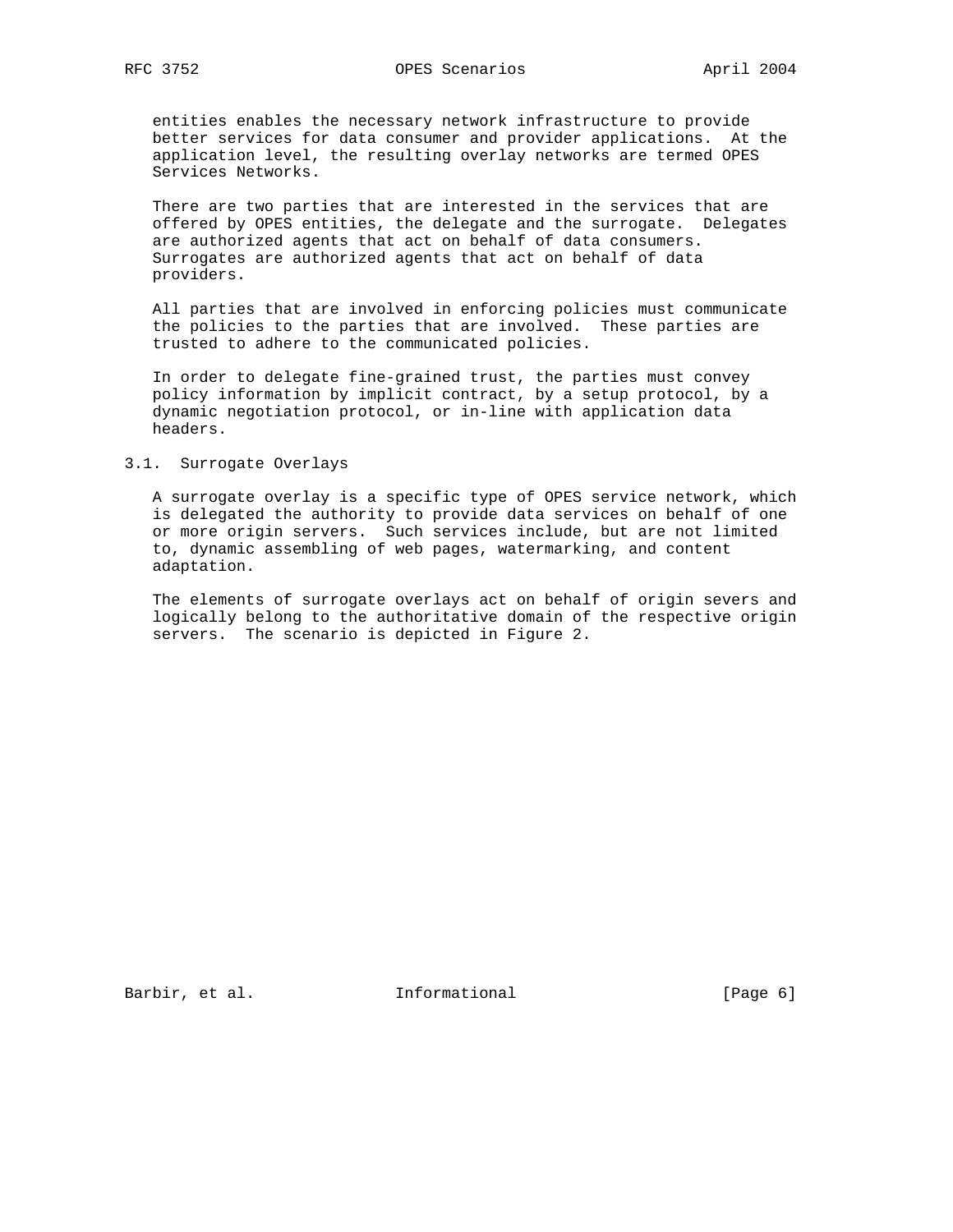



# 3.2. Delegate Overlays

 A delegate overlay is a specific type of OPES service network, which is delegated the authority to provide data services on behalf of one or more data consumer applications.

 Delegate overlays provide services that would otherwise be performed by the data consumer applications. Such services include, but are not limited to, virus scanning and content filtering.

 The elements of delegate overlays logically belong to the authoritative domain of the respective data consumer application. The situation is illustrated in Figure 3.

Barbir, et al. 1nformational 1999 [Page 7]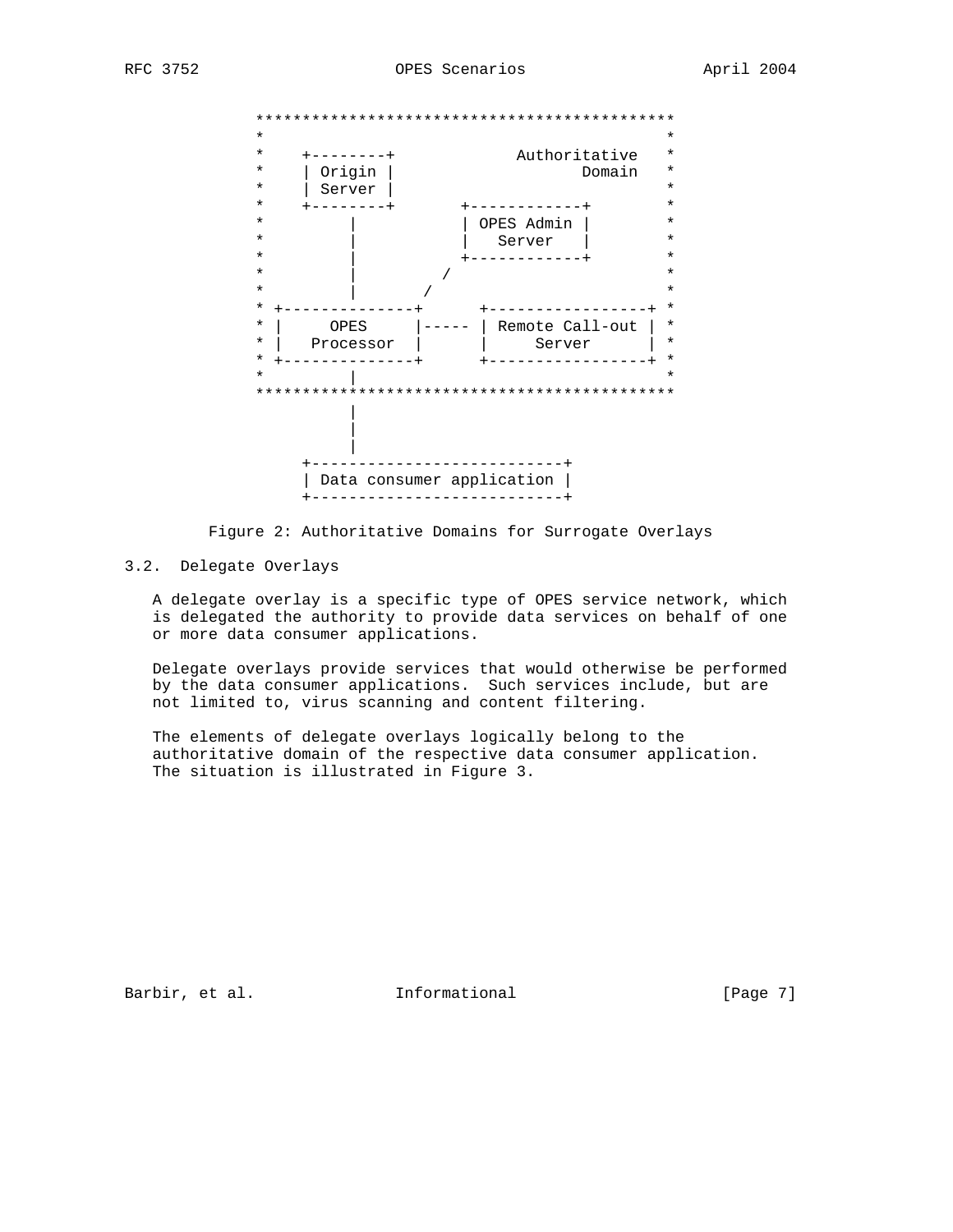



3.3. Enterprise environment

 Deployment of OPES services in an enterprise environment is unique in several ways:

- o Both data providers and data consumers are in the same administrative domain and trust domain. This implies that the logical OPES administrator has the authority to enforce corporate policies on all data providers, data consumers, and OPES entities.
- o In the case when a callout server outside the corporate firewall is invoked for services (such as language translation) that cannot be performed inside the corporation, care must be taken to guarantee a secure communication channel between the callout server and corporate OPES entities. The callout server must also adhere to all corporate security policies for the services authorized.

Barbir, et al. 1nformational 1999 [Page 8]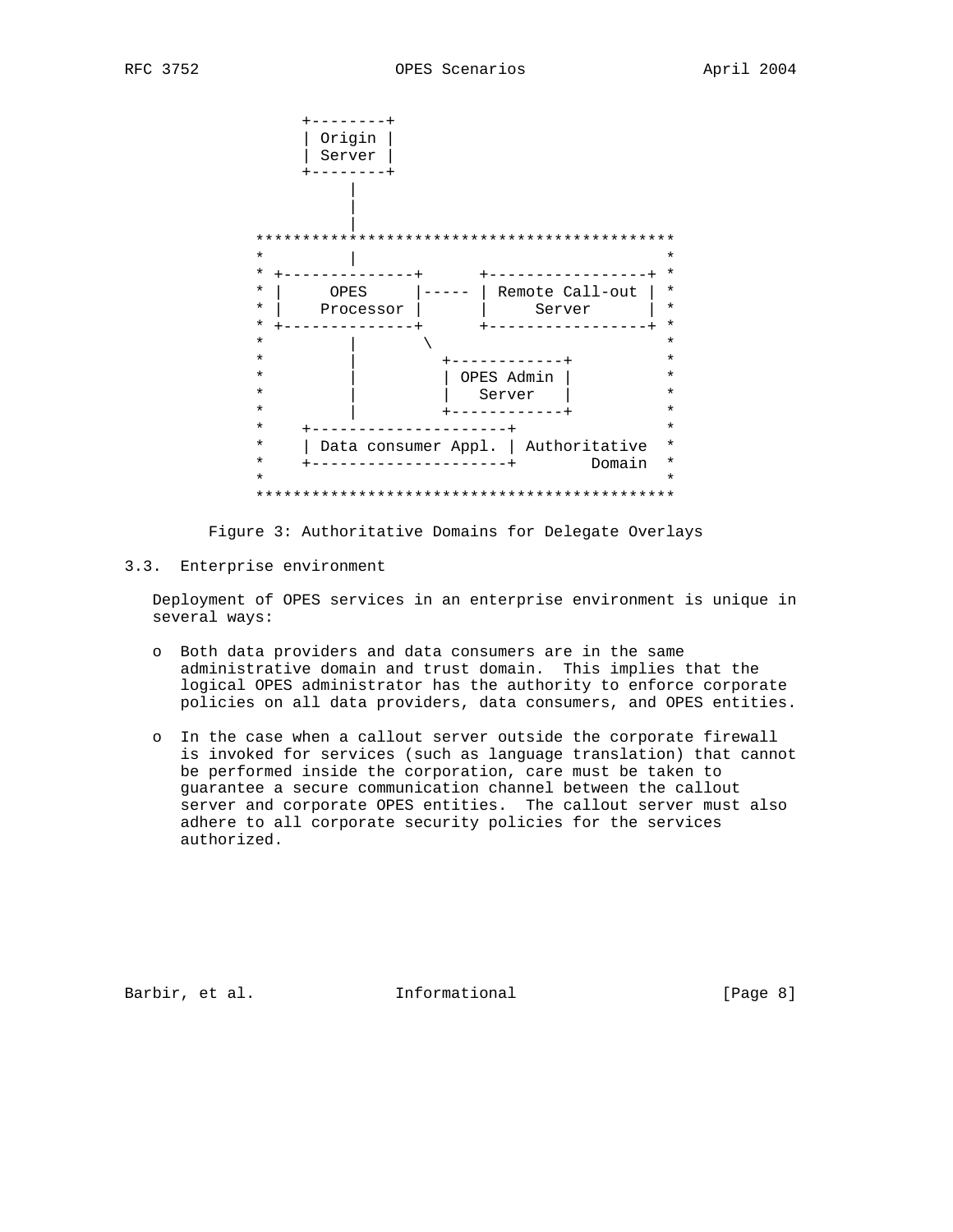## 3.4. Callout Servers

 In some cases the deployment of OPES services can benefit from the use of callout servers that could distribute the workload of OPES processors or to contract specialized services from other OPES providers.

 In general, operations such as virus scanning that operate on large objects are better handled through the use of a dedicated callout server that is better designed to perform the memory intensive task than what an OPES processor could handle.

3.5. Chaining of OPES data filters and callout servers

 OPES data processors can be "chained" in two dimensions: along the content path or along the callout path. In the latter case, the callout servers can themselves be organized in series for handling requests. Any content that is touched by more than one data processor or more than one callout server has been handled by a "chain".

 NOTE: Chaining of callout servers is deferred from version 1 of the Protocol. The discussion of chaining is included here for completeness.

3.5.1. Chaining along the content path

 An OPES provider may have assigned OPES services to a set of processors arranged in series. All content might move through the series, and if the content matches the rules for a processor, it is subjected to the service. In this way, the content can be enhanced by several services. This kind of chaining can be successful if the services are relatively independent. For example, the content might be assembled by a service early in the chain and then further decorated by a later service.

3.5.2. Chaining along the callout path

 Alternatively, an OPES data processor might act as a content-level switch in a cluster of other data processors and callout servers.

 The first stage might develop a processing schedule for the content and direct it to other OPES data processors and/or callout servers. For example, OPES processor A might handle all services assembling content, OPES processor B might handle all services involving URL translation, and OPES processor C might handle all content security services. The first processor would determine that processors A and

Barbir, et al. 1nformational 1999 [Page 9]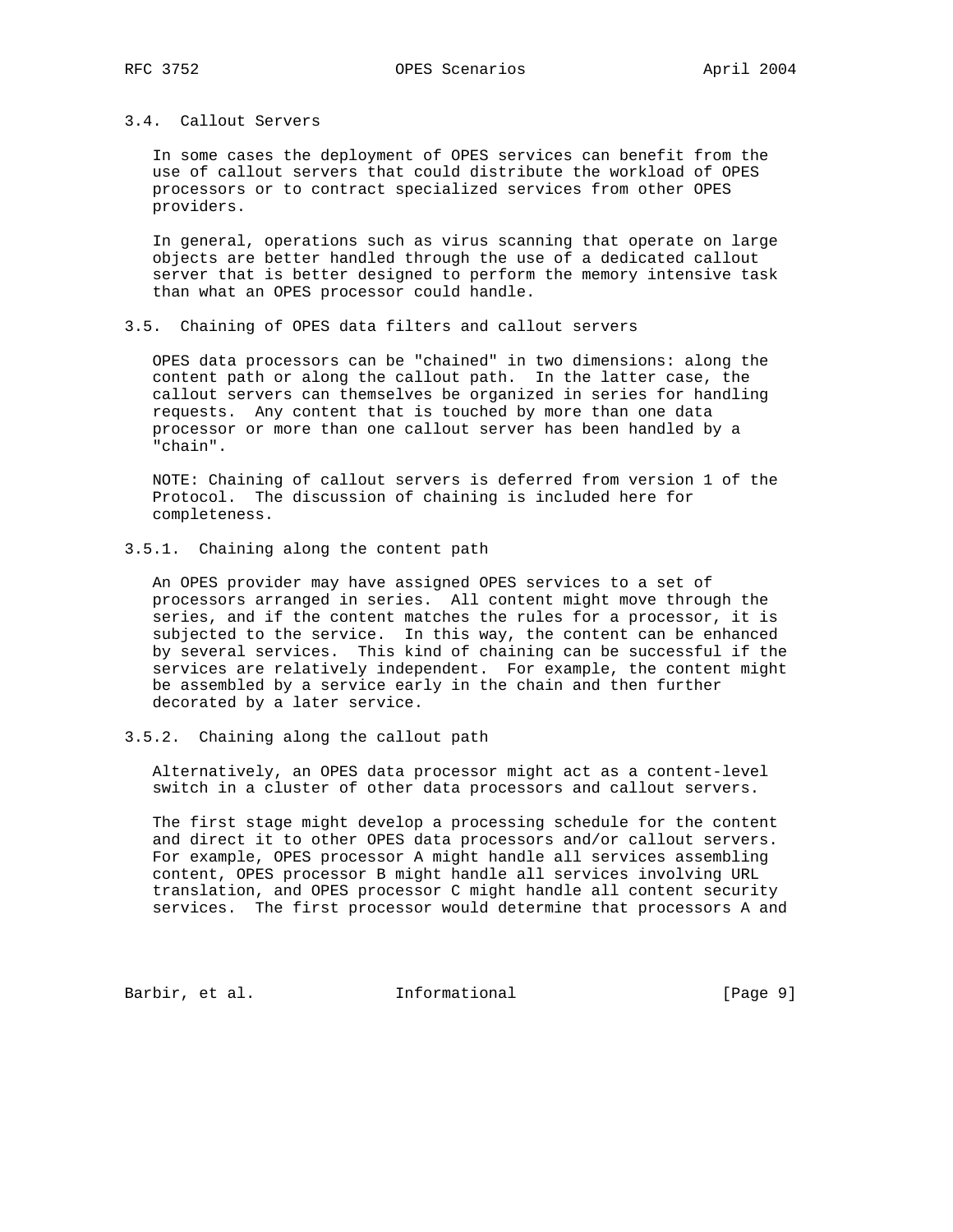C were needed for a particular content object, and it would direct the content to those processors. In turn, the processors might use several callout servers to accomplish the task.

4. Failure cases and service notification

 These are illustrative cases where information about OPES processing can help endpoint users determine where and why content modifications are being performed.

- o Content provider uses an OPES data processor to enhance content based only on context local to the provider. The local context might be time of day, local URL, or available advertising, for example. The content provider might find OPES logging to be sufficient for debugging any problems in this case. However, the content provider might also try direct probing by issuing a request for the content and examining headers related to tracing. If unexpected parameters show up in the trace headers, the content provider's administrator can use these to correct the OPES rules or detect the presence of an unexpected OPES processor in the content path.
- o Content provider uses an OPES data processor to enhance content based on context related to the requestor. The requestor may notice that his requests do not elicit the same response as another requestor. He may, for example, get an error message. If he believes there is a configuration error on the OPES data processor, he will need to provide information to the administrator of it. If the information includes "OPES service access control, action: blocked", for example, he can inquire about the circumstances that will allow him to be added to the access control list. In another example, if he sees a picture unrelated to the surrounding text, and if the tracing shows "OPES service choose picture, action: insert 640x480 weather.gif", he might complain that the OPES service does not properly recognize his geographic location and inserts the wrong weather map. In any case, if the information is forwarded to the content provider, the problem may be fixed.
- o End user has OPES processor available as part of his network access environment. The end user may have selected "translate English to Spanish" as an OPES service. If he sees "OPES service language translation, action: destination language not supported, no action", then he may inquire of the OPES service provider about what languages are supported by the package. If the end user feels that the source language is not properly represented by the

Barbir, et al. 1nformational [Page 10]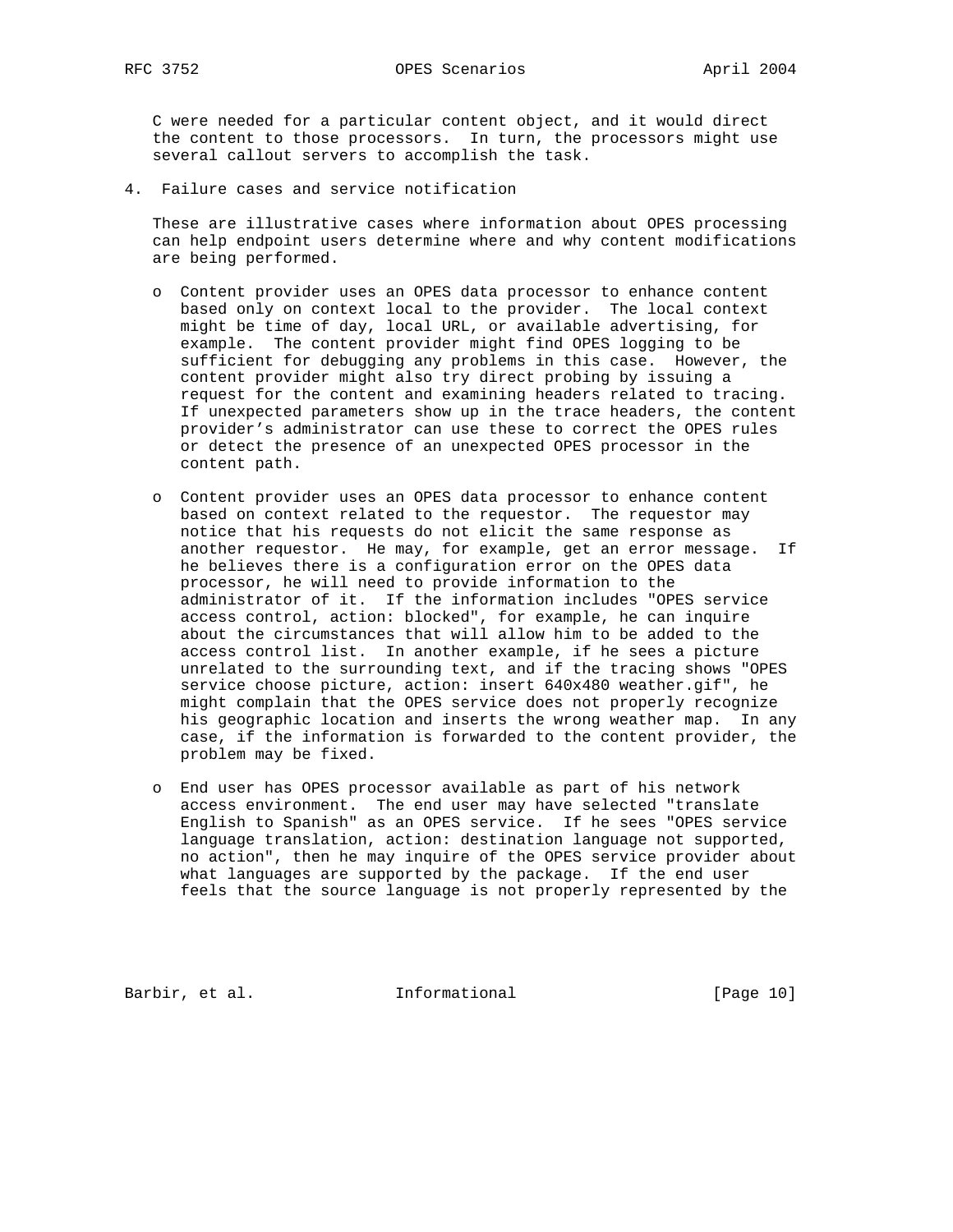provider, resulting in inability for the service to operate, he (or the language service provider) can contact the content provider.

- o If the content provider gets complaints from users about the translation service and feels that the problem is not in the content but in the service, he may recommend that the service not be applied to his pages. He can do that through content headers, for example, with the notation "No OPES service #8D3298EB" or "No OPES class language translation".
- o End user's ISP or enterprise uses OPES to control user access based on user profiles. The end user can see that the OPES services are being applied by his ISP, but he cannot control them. If he feels that the transformations bowdlerize the content he can complain to the provider organization.
- o The content provider or end user relies on a content distribution network and OPES is used within that network. OPES may be authorized by either the content provider, end user, or both. The content provider may suspect that his access control rules are not being applied properly, for example. He may ask for notification on all accesses to his content through a log. This request and the logfile are outside the OPES architecture; there are security implications for the request, the response, and the resources used by the logfile.
- 5. Security Considerations

 The document presents usage scenarios and deployment cases. Issues related to the overall security of OPES entities are given in [1].

- 6. Informative References
	- [1] A. Barbir et al., "An Architecture for Open Pluggable Edge Services (OPES)", Work in Progress, July 2002.
	- [2] Floyd, S. and L. Daigle, "IAB Architectural and Policy Considerations for Open Pluggable Edge Services", RFC 3238, January 2002.
	- [3] Westerinen, A., Schnizlein, J., Strassner, J., Scherling, M., Quinn, B., Herzog, S., Huynh, A., Carlson, M., Perry, J. and S. Waldbusser, "Terminology for Policy-Based Management", RFC 3198, November 2001.

Barbir, et al. Informational [Page 11]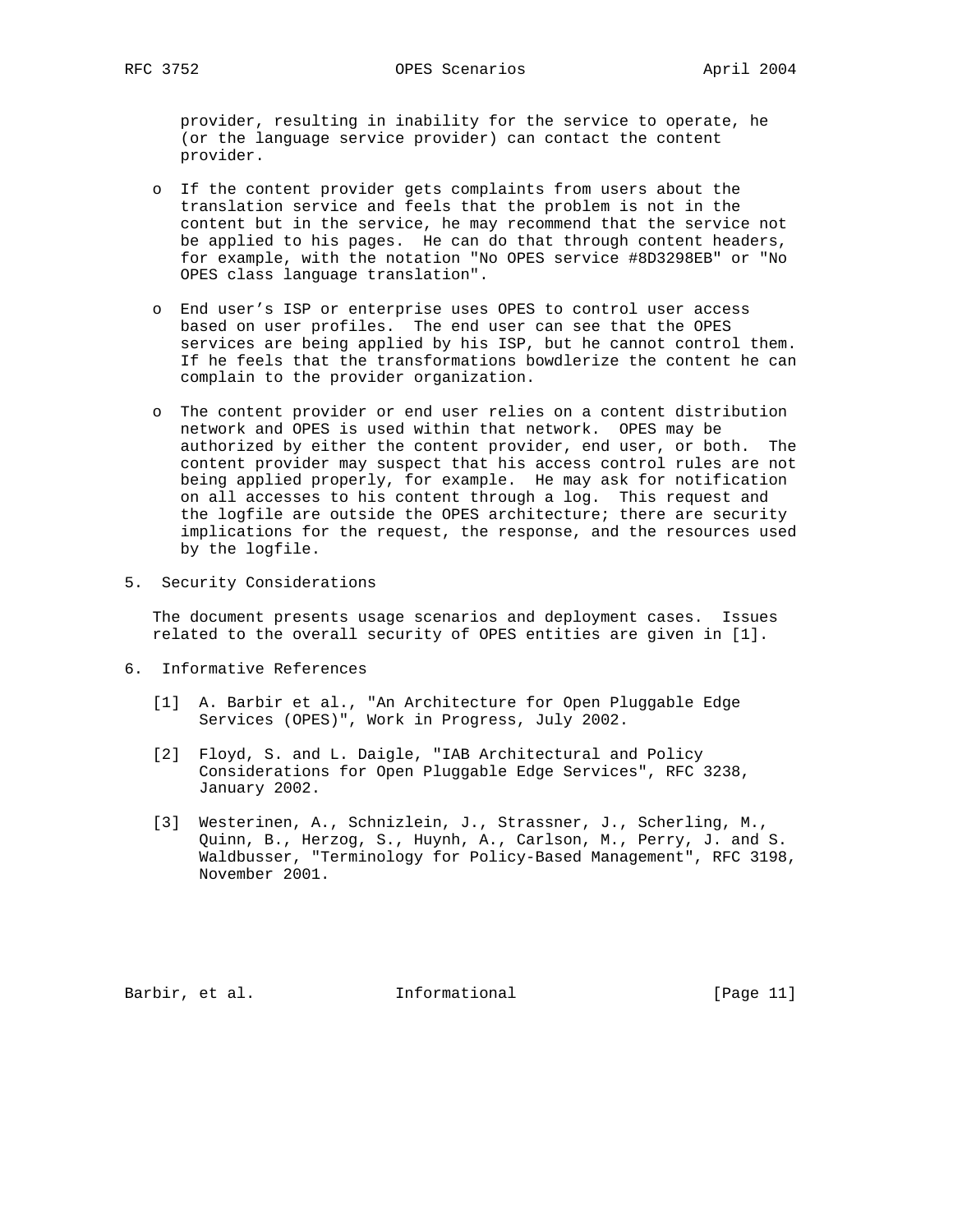- [4] Fielding, R., Gettys, J., Mogul, J., Nielsen, H., Masinter, L., Leach, P. and T. Berners-Lee, "Hypertext Transfer Protocol -- HTTP/1.1", RFC 2616, June 1999.
- [5] OPES Working Group, "OPES Service Authorization and Enforcement Requirements", Work in Progress, May 2002.
- [6] Beck, A., et al., "Requirements for OPES Callout Protocols", Work in Progress, July 2002.
- 7. Acknowledgements

 The authors would like to thank the participants of the OPES WG for their comments on this document.

8. Authors' Addresses

 Abbie Barbir Nortel Networks 3500 Carling Avenue Nepean, Ontario K2H 8E9 Canada

 Phone: +1 613 763 5229 EMail: abbieb@nortelnetworks.com

 Eric W. Burger Brooktrout Technology, Inc. 18 Keewaydin Dr. Salem, NH 03079

EMail: e.burger@ieee.org

 Yih-Farn Robin Chen AT&T Labs - Research 180 Park Avenue Florham Park, NJ 07932 US

 Phone: +1 973 360 8653 EMail: chen@research.att.com

Barbir, et al. 1nformational [Page 12]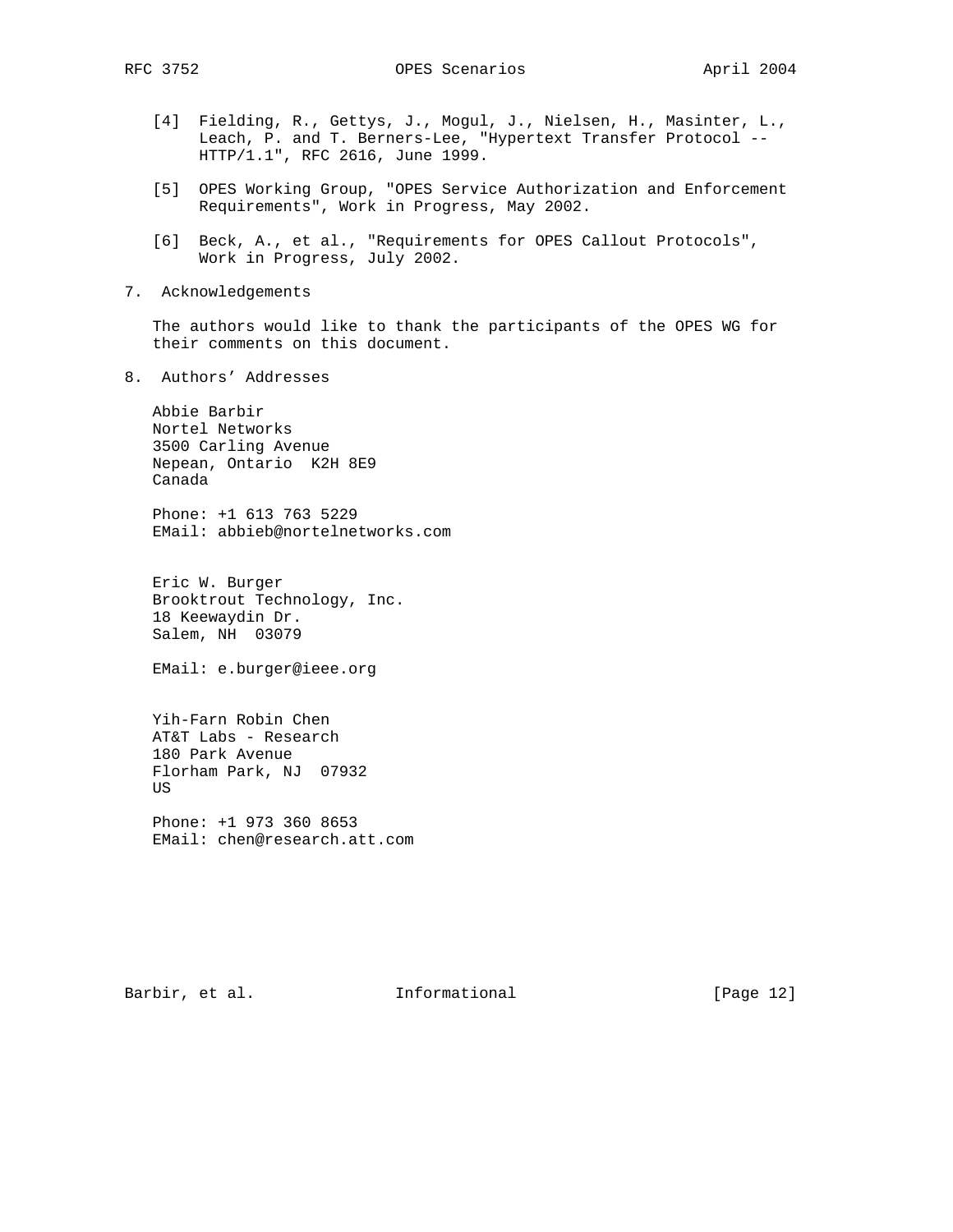Stephen McHenry 305 Vineyard Town Center, #251 Morgan Hill, CA 95037 US

 Phone: +1 408 683 2700 EMail: stephen@mchenry.net

 Hilarie Orman Purple Streak Development

EMail: ho@alum.mit.edu

 Reinaldo Penno Nortel Networks 600 Technology Park Drive Billerica, MA 01803 US

EMail: rpenno@nortelnetworks.com

Barbir, et al. 1nformational [Page 13]